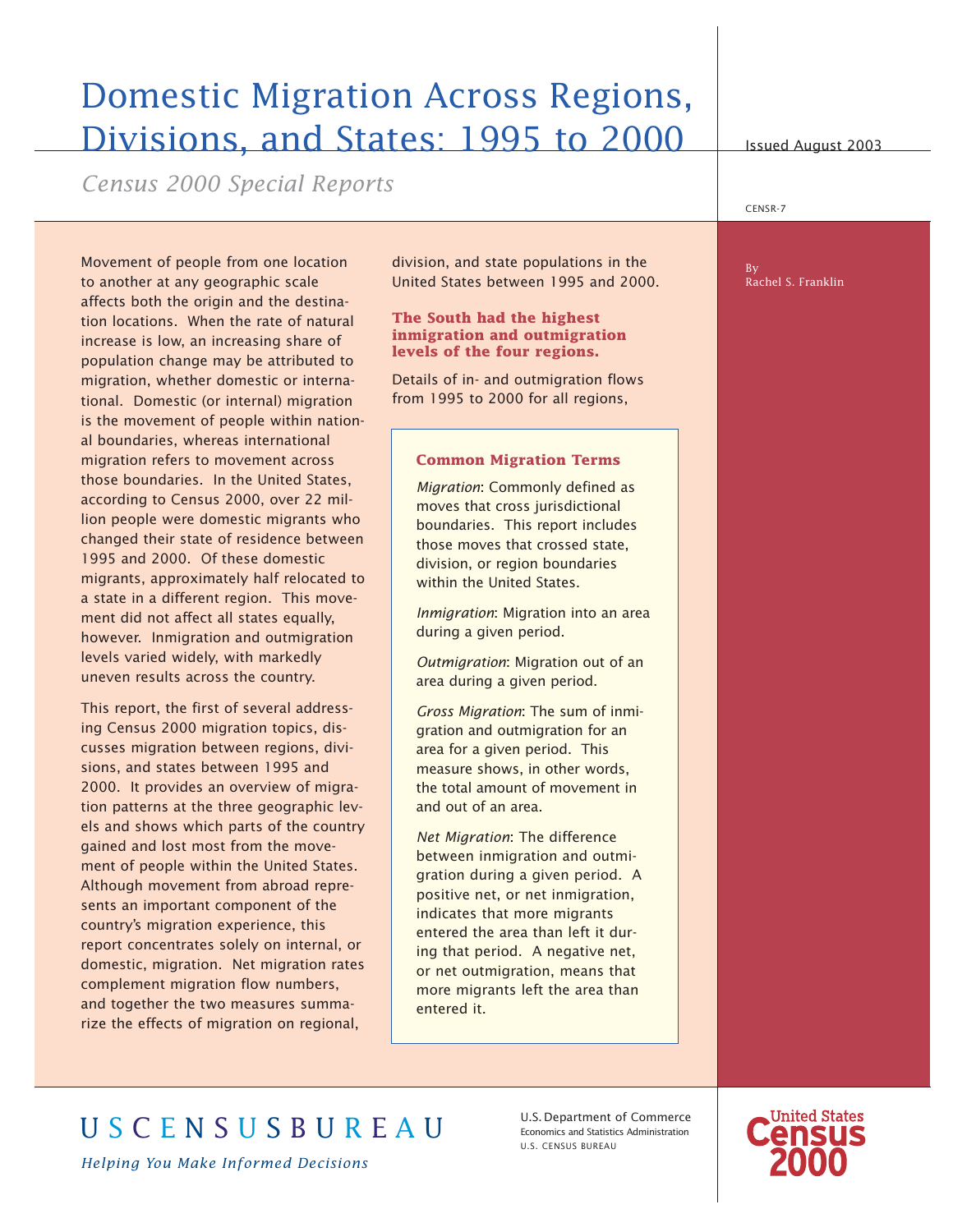divisions, and states are shown in Table 1.<sup>1</sup> The highest levels of both in- and outmigration of all four census regions occurred in the South.2 Just over 5 million people moved from the Northeast, the Midwest, and the West to the South between 1995 and 2000.<sup>3</sup> During the same period, 3.2 million individuals left the South for one of the other regions. The resulting net inmigration rate was 20.2, meaning that the South gained 20.2 people through migration for every 1,000 individuals living there in 1995.4

The Northeast, the Midwest, and the West displayed different

The estimates in this report are based on responses from a sample of the population. As with all surveys, estimates may vary from the actual values because of sampling variation or other factors. All comparisons made in this report have undergone statistical testing and are significant at the 90-percent confidence level unless otherwise noted.

<sup>2</sup> The Northeast region includes Connecticut, Maine, Massachusetts, New Hampshire, New Jersey, New York, Pennsylvania, Rhode Island, and Vermont. The Midwest includes Illinois, Indiana, Iowa, Kansas, Michigan, Minnesota, Missouri, Nebraska, North Dakota, Ohio, South Dakota, and Wisconsin. The South includes Alabama, Arkansas, Delaware, the District of Columbia, Florida, Georgia, Kentucky, Louisiana, Maryland, Mississippi, North Carolina, Oklahoma, South Carolina, Tennessee, Texas, Virginia, and West Virginia. The West includes Alaska, Arizona, California, Colorado, Hawaii, Idaho, Montana, Nevada, New Mexico, Oregon, Utah, Washington, and Wyoming.

<sup>3</sup> Figures appearing in the text have been rounded. See Table 1 for complete numbers.

<sup>4</sup> The net migration rate in this report is based on an approximated 1995 population, which is the sum of people who reported living in the area in both 1995 and 2000, and those who reported living in that area in 1995 but lived elsewhere in 2000. The net migration rate is the 1995-to-2000 net migration, divided by the approximated 1995 population and multiplied by 1,000.

migration patterns from the South. Between 1995 and 2000, net outmigration in the Northeast reached 25.5 for each 1,000 residents in 1995. In the Midwest, the net outmigration rate during the same period was much lower, at 9.1. Although the second-highest level of inmigration was in the West, at 2.7 million people, this figure was balanced by an almost equivalent number of outmigrants, creating a net inmigration rate for the West of just 0.2.

#### **The South Atlantic division drew most of the migrants who moved to the South.**

When census regions are separated into their divisions, greater variation in migration patterns appears.<sup>5</sup> Although the South as a whole experienced substantial net inmigration, the main driver of migration growth in the region was the South Atlantic division, where the net migration rate was 31.6. Net inmigration rates in the remaining two southern divisions, East South Central and West South Central, were 15.1 and 4.7, respectively.

Similarly, net outmigration in the Northeast and the Midwest regions was concentrated in specific divisions. The net outmigration

rate for the Middle Atlantic division of the Northeast was 32.0, but its companion division in the region, New England, had a net outmigration rate of 6.4. In the Midwest, the net migration rate for the East North Central division indicates that 12.5 individuals outmigrated during this period for every 1,000 residents in 1995. In contrast, net outmigration from the West North Central division resulted in a net outmigration rate of 1.1, a much smaller net rate.

Although the West as a whole experienced negligible net inmigration between 1995 and 2000, its two divisions displayed noticeably different migration trends. The Pacific division, in spite of receiving 1.9 million domestic inmigrants, had an even greater number of outmigrants, resulting in a net outmigration rate of 17.4. In net terms, the Mountain division gained about the same number of migrants as the Pacific division lost (an approximate 724,000 net gain in the Mountain division compared with an approximate 712,000 net loss in the Pacific). The impact of net migration appears to be much larger in the Mountain division, where the net inmigration rate was 46.5.

### **Nevada and New York were among the states with the most active internal migration.**

Net migration rates indicate onesided migration flows — that is, flows dominated by either in- or outmigration — when they are either strongly negative, in the case of net outmigration, or strongly positive, in the case of net inmigration (see Figure 1 and Table 1). Nevada had the highest net inmigration rate of all the states, with a gain of 151.5 people for every 1,000 residents in 1995. Among all states, the highest net outmigration rate was in Hawaii

<sup>&</sup>lt;sup>1</sup> All decennial census migration data refer to the population 5 years old and over in 2000. Movers are defined as those who did not live in their residence 5 years previously. Thus previous residence is measured 5 years prior to the census and does not track any other moves made within that 5-year period. Similarly, the census question on residence 5 years ago did not capture those who moved away from a place of residence and later returned to that same residence during that 5-year period.

<sup>&</sup>lt;sup>5</sup> The New England division includes Maine, New Hampshire, Vermont, Massachusetts, Rhode Island, and Connecticut. The Middle Atlantic division states are New York, New Jersey, and Pennsylvania. The East North Central division includes Ohio, Indiana, Illinois, Michigan, and Wisconsin. The West North Central division includes Minnesota, Iowa, Missouri, North Dakota, South Dakota, Nebraska, and Kansas. The South Atlantic division comprises Delaware, Maryland, District of Columbia, Virginia, West Virginia, North Carolina, South Carolina, Georgia, and Florida. The East South Central division states are Kentucky, Tennessee, Alabama, and Mississippi. The West South Central division includes Arkansas, Louisiana, Oklahoma, and Texas. The Mountain division states are Montana, Idaho, Wyoming, Colorado, New Mexico, Arizona, Utah, and Nevada. The Pacific division includes Washington, Oregon, California, Alaska, and Hawaii.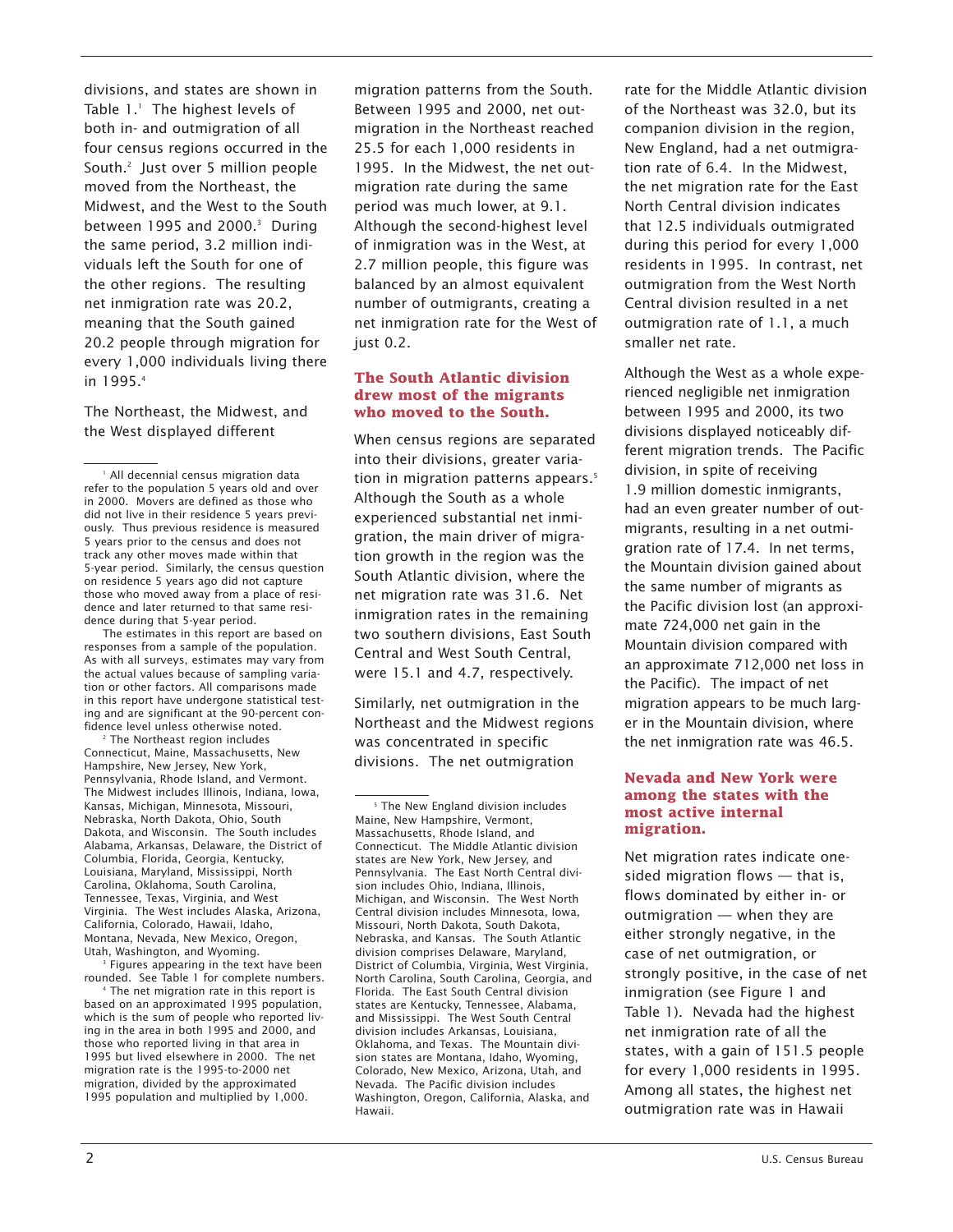#### Table 1. **Domestic Migration for Regions, Divisions, and States: 1995 to 2000**

(Data based on a sample. For information on confidentiality protection, sampling error, nonsampling error, and definitions, see *www.census.gov/prod/cen2000/doc/sf3.pdf)*

|                      | Number                 |                        |                        |                      | Rate (per 1,000 population) <sup>1</sup> |                |                 |                 |
|----------------------|------------------------|------------------------|------------------------|----------------------|------------------------------------------|----------------|-----------------|-----------------|
| Area                 | Inmigrants             | Outmigrants            | Gross migration        | Net migration        | Inmigration                              | Outmigration   | Gross migration | Net migration   |
| <b>Region</b>        |                        |                        |                        |                      |                                          |                |                 |                 |
|                      | 11,655,373             | 11,655,373             |                        |                      | 45.7                                     | 45.7           |                 |                 |
| Northeast            | 1,537,293              | 2,807,951              | 4,345,244              | $-1,270,658$         | 30.8                                     | 56.2           | 87.0            | $-25.5$         |
|                      | 2.409.578              | 2,950,767              | 5,360,345              | $-541,189$           | 40.5                                     | 49.6           | 90.0            | $-9.1$          |
|                      | 5,042,453              | 3,242,654              | 8,285,107              | 1,799,799            | 56.6                                     | 36.4           | 93.1            | 20.2            |
|                      | 2,666,049              | 2,654,001              | 5,320,050              | 12,048               | 47.3                                     | 47.1           | 94.3            | 0.2             |
| <b>Division</b>      |                        |                        |                        |                      |                                          |                |                 |                 |
|                      | 16,060,203             | 16,060,203             |                        |                      | 63.0                                     | 63.0           |                 |                 |
| New England          | 778,937                | 861,222                | 1,640,159              | $-82,285$            | 61.0                                     | 67.4           | 128.4           | $-6.4$          |
| Middle Atlantic      | 1,247,180              | 2,435,553              | 3.682.733              | $-1,188,373$         | 33.6                                     | 65.6           | 99.1            | $-32.0$         |
| East North Central   | 1,809,824              | 2,332,403              | 4,142,227              | $-522,579$           | 43.3                                     | 55.7           | 99.0            | $-12.5$         |
| West North Central   | 1,177,807              | 1,196,417              | 2,374,224              | $-18,610$            | 66.6                                     | 67.6           | 134.2           | $-1.1$          |
| South Atlantic       | 3,998,646              | 2,563,525              | 6,562,171              | 1.435.121            | 88.0                                     | 56.4           | 144.4           | 31.6            |
| East South Central   | 1,216,613              | 983,419                | 2,200,032              | 233,194              | 78.7                                     | 63.6           | 142.4           | 15.1            |
| West South Central   | 1,737,468<br>2,192,156 | 1,605,984<br>1,467,936 | 3,343,452<br>3,660,092 | 131,484<br>724,220   | 61.8<br>140.7                            | 57.1<br>94.2   | 118.9<br>234.9  | 4.7<br>46.5     |
|                      | 1,901,572              | 2,613,744              | 4,515,316              | $-712,172$           | 46.6                                     | 64.0           | 110.6           | $-17.4$         |
| <b>State</b>         |                        |                        |                        |                      |                                          |                |                 |                 |
|                      | 22,089,460             | 22,089,460             |                        |                      | 86.7                                     | 86.7           |                 |                 |
|                      | 326,212                | 300,389                | 626,601                | 25,823               | 80.0                                     | 73.7           | 153.7           | 6.3             |
|                      | 95,562                 | 126,060                | 221,622                | $-30,498$            | 159.9                                    | 210.9          | 370.8           | $-51.0$         |
|                      | 796,420                | 480,272                | 1,276,692              | 316,148              | 187.2                                    | 112.9          | 300.1           | 74.3            |
|                      | 252,100                | 209,984                | 462,084                | 42,116               | 104.3                                    | 86.9           | 191.2           | 17.4            |
|                      | 1,448,964              | 2.204.500              | 3.653.464              | $-755,536$           | 47.1                                     | 71.7           | 118.8           | $-24.6$         |
|                      | 643,820                | 481,187                | 1,125,007              | 162,633              | 173.6                                    | 129.7          | 303.3           | 43.8            |
| Connecticut          | 260,823<br>101,461     | 325,433<br>84,078      | 586,256<br>185,539     | $-64,610$<br>17,383  | 82.9<br>145.4                            | 103.5<br>120.5 | 186.4<br>265.9  | $-20.5$<br>24.9 |
| District of Columbia | 113,029                | 158,360                | 271,389                | $-45,331$            | 203.8                                    | 285.5          | 489.4           | $-81.7$         |
|                      | 1,860,772              | 1,253,749              | 3,114,521              | 607,023              | 135.0                                    | 91.0           | 226.0           | 44.0            |
|                      | 965,558                | 624,853                | 1,590,411              | 340,705              | 137.7                                    | 89.1           | 226.9           | 48.6            |
| Hawaii               | 125,160                | 201,293                | 326,453                | $-76, 133$           | 107.6                                    | 173.0          | 280.5           | $-65.4$         |
|                      | 182.929                | 149,082                | 332,011                | 33,847               | 160.2                                    | 130.5          | 290.7           | 29.6            |
|                      | 665,122                | 1,007,738              | 1,672,860              | $-342,616$           | 57.7                                     | 87.4           | 145.0           | $-29.7$         |
|                      | 451,397<br>214,841     | 429,772<br>247,853     | 881,169<br>462,694     | 21,625<br>$-33,012$  | 81.2<br>78.6                             | 77.3<br>90.7   | 158.5<br>169.3  | 3.9<br>$-12.1$  |
|                      | 276,786                | 284,578                | 561,364                | $-7,792$             | 112.7                                    | 115.8          | 228.5           | $-3.2$          |
|                      | 318,579                | 284,452                | 603,031                | 34,127               | 86.2                                     | 77.0           | 163.2           | 9.2             |
| Louisiana            | 253,520                | 329,279                | 582,799                | $-75,759$            | 60.5                                     | 78.6           | 139.2           | $-18.1$         |
| Maine                | 107,999                | 104,359                | 212,358                | 3,640                | 90.8                                     | 87.7           | 178.5           | 3.1             |
|                      | 495,152                | 514,875                | 1,010,027              | $-19,723$            | 102.8                                    | 106.9          | 209.7           | $-4.1$          |
| Massachusetts        | 446,849                | 501,557                | 948,406                | $-54,708$            | 77.0                                     | 86.4           | 163.4           | $-9.4$          |
|                      | 467,638<br>355,250     | 559,568<br>326,081     | 1,027,206<br>681,331   | $-91,930$<br>29,169  | 50.8<br>79.3                             | 60.8<br>72.8   | 111.6<br>152.2  | $-10.0$<br>6.5  |
|                      | 226,788                | 199,858                | 426,646                | 26,930               | 87.6                                     | 77.2           | 164.8           | 10.4            |
|                      | 473,369                | 427,316                | 900,685                | 46,053               | 92.6                                     | 83.6           | 176.2           | 9.0             |
|                      | 111,530                | 116,696                | 228,226                | $-5,166$             | 131.9                                    | 138.0          | 269.9           | $-6.1$          |
|                      | 154,025                | 169,378                | 323,403                | $-15,353$            | 97.4                                     | 107.1          | 204.5           | $-9.7$          |
| New Hampshire        | 466,123<br>162,250     | 232,189<br>134,347     | 698,312<br>296,597     | 233,934<br>27,903    | 301.8<br>145.4                           | 150.3<br>120.4 | 452.1<br>265.8  | 151.5<br>25.0   |
| New Jersey           | 534,578                | 717,407                | 1,251,985              | $-182,829$           | 69.2                                     | 92.8           | 162.0           | $-23.7$         |
| New Mexico           | 205,267                | 235,212                | 440,479                | $-29,945$            | 122.1                                    | 139.9          | 262.0           | $-17.8$         |
|                      | 726,477                | 1,600,725              | 2,327,202              | $-874,248$           | 40.6                                     | 89.4           | 130.0           | $-48.8$         |
| North Carolina       | 919,336                | 581.453                | 1,500,789              | 337,883              | 131.7                                    | 83.3           | 215.0           | 48.4            |
| North Dakota         | 60,252                 | 85,459                 | 145,711                | $-25,207$            | 97.0                                     | 137.6          | 234.6           | $-40.6$         |
| Oklahoma             | 588,650<br>322,500     | 705,590<br>305,613     | 1,294,240<br>628,113   | $-116,940$<br>16,887 | 55.6<br>102.6                            | 66.6<br>97.2   | 122.1<br>199.8  | $-11.0$<br>5.4  |
| .                    | 399,328                | 324,663                | 723,991                | 74,665               | 131.3                                    | 106.8          | 238.1           | 24.6            |
| Pennsylvania         | 668,753                | 800,049                | 1,468,802              | $-131,296$           | 58.0                                     | 69.4           | 127.5           | $-11.4$         |
| Rhode Island         | 96,980                 | 93,744                 | 190,724                | 3,236                | 101.4                                    | 98.0           | 199.4           | 3.4             |
| South Carolina       | 442,449                | 310,244                | 752,693                | 132,205              | 124.4                                    | 87.2           | 211.6           | 37.2            |
| South Dakota         | 72,548                 | 85,016                 | 157,564                | $-12,468$            | 102.3                                    | 119.9          | 222.2           | $-17.6$         |
|                      | 567,966                | 421,652                | 989,618                | 146,314              | 111.5                                    | 82.8           | 194.4           | 28.7            |
|                      | 1,362,849<br>242,189   | 1,214,609<br>216,893   | 2,577,458<br>459,082   | 148.240<br>25,296    | 74.2<br>125.2                            | 66.1<br>112.2  | 140.3<br>237.4  | 8.1<br>13.1     |
|                      | 69,748                 | 67,494                 | 137,242                | 2,254                | 123.4                                    | 119.4          | 242.8           | 4.0             |
|                      | 821,738                | 746,008                | 1,567,746              | 75,730               | 129.7                                    | 117.7          | 247.4           | 11.9            |
| Washington           | 618,395                | 543,065                | 1,161,460              | 75,330               | 117.8                                    | 103.4          | 221.2           | 14.3            |
| West Virginia        | 138,487                | 149,241                | 287,728                | $-10,754$            | 81.0                                     | 87.3           | 168.3           | $-6.3$          |
|                      | 338,108                | 330,826                | 668,934                | 7,282                | 68.3                                     | 66.8           | 135.1           | 1.5             |
|                      | 72,834                 | 85,361                 | 158,195                | $-12,527$            | 154.9                                    | 181.6          | 336.5           | $-26.6$         |

- Net migration and the net migration rate for domestic migration for the United States are zero by definition. \* Gross migration and the gross migration rate for region, division, and state totals are not computed.

The net migration rate is based on an approximated 1995 population, which is the sum of people who reported living in the area in both 1995 and 2000, and those who reported living in the treating in the area in both 1995 a

Note: A negative value for net migration or the net migration rate is indicative of net outmigration, meaning that more migrants left an area than entered it, between 1995 and 2000.<br>Positive values reflect net inmigration

Source: U.S. Census Bureau, Census 2000.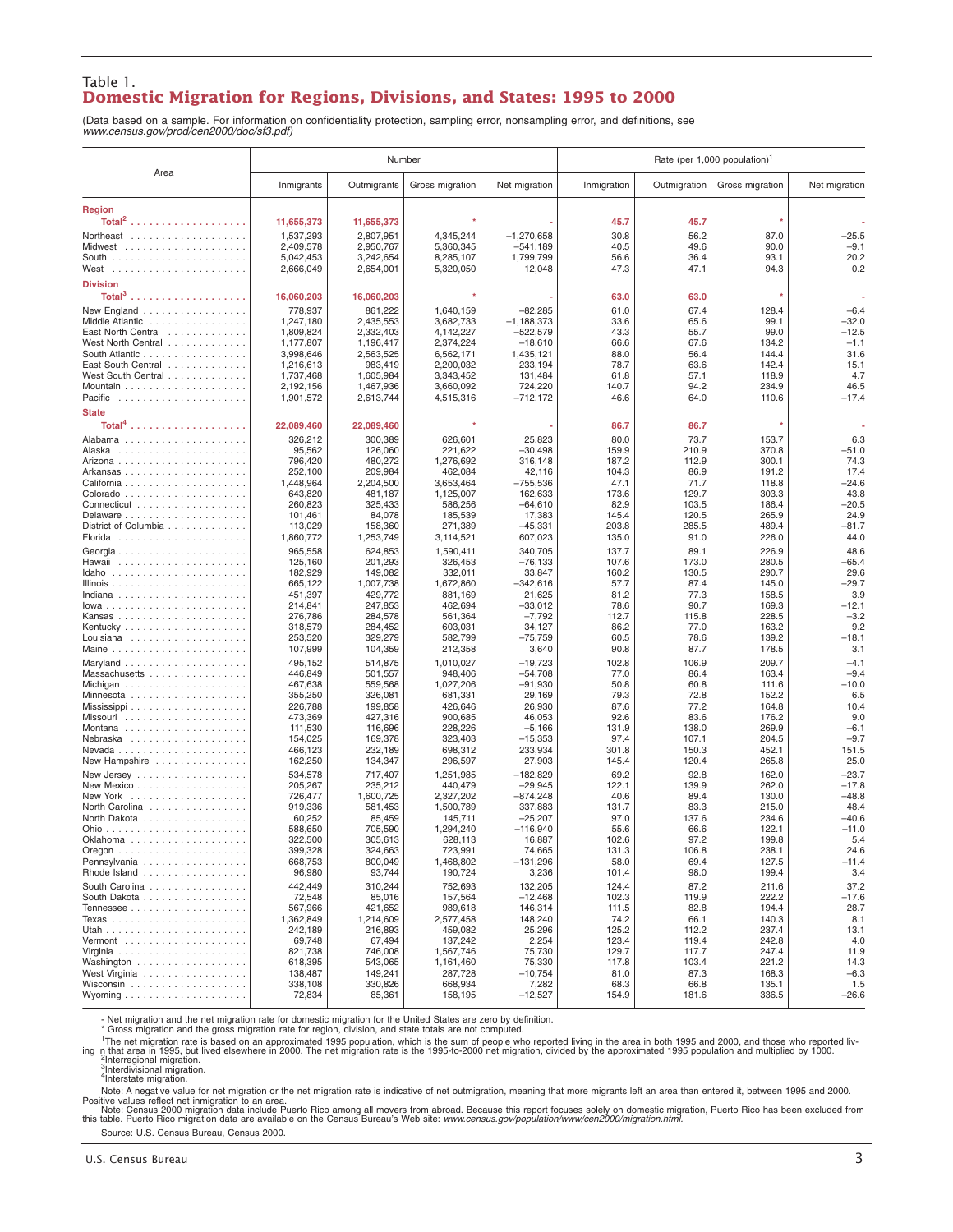(65.4). Washington, DC, had a net outmigration rate of 81.7.

Figure 1 illustrates that migration in a few states differed markedly from trends in nearby states. Net outmigration from Illinois, for example, contrasted with net inmigration to four of its five adjacent states. Louisiana and New Mexico also experienced net outmigration, but were surrounded by states with net inmigration. Perhaps the most startling case is California, whose moderate net outmigration rate contrasted with high rates of net inmigration in the neighboring states of Nevada and Arizona.

The highest gross migration between 1995 and 2000, indicating the total movement in and out of an area during a particular period, was seen in California, Florida, Texas, New York, and Illinois. In California's case, gross migration exceeded 3.6 million people. Outmigration exceeded inmigration, however, resulting in a net loss of approximately 756,000 people. Outmigration greatly exceeded inmigration in New York and Illinois, as well. Florida, in comparison, had net inmigration of approximately 607,000, or a net inmigration rate of 44.0, with total migration of 3.1 million. Texas also experienced net inmigration, although to a smaller extent (8.1 net migration rate).

#### **In summary, many of the highest state migration levels were in the South, largely in the South Atlantic division; Nevada's net inmigration rate was the highest in the country.**

Many of the highest levels of migration were in the South. That region's South Atlantic division includes states that were among the top destination states in the country during the 1995 to 2000

period, especially Florida, Georgia, and North Carolina. Of the states, Nevada's net inmigration rate was the highest in the country.

The region with the lowest levels of inmigration, gross migration, and net migration was the Northeast. The high net outmigration rate reflects that the Northeast lost more population through outmigration than any other region, with most of the loss in the Middle Atlantic division and particularly the state of New York.

This report shows that, at each geographic level, internal migration was not uniformly balanced across the country; some locations gained population through inmigration, while others experienced a net loss. In still other locations, migration was characterized by a high degree of movement in *and* out of the area.

# **ACCURACY OF THE ESTIMATES**

The data contained in this report are based on the sample of households who responded to the Census 2000 long form. Nationally, approximately 1 out of every 6 housing units was included in this sample. As a result, the sample estimates may differ somewhat from the 100-percent figures that would have been obtained if all housing units, people within those housing units, and people living in group quarters had been enumerated using the same questionnaires, instructions, enumerators, and so forth. The sample estimates also differ from the values that would have been obtained from different samples of housing units, people within those housing units, and people living in group quarters. The deviation of a sample estimate from the average of all possible samples is called the sampling error.

In addition to the variability that arises from the sampling procedures, both sample data and 100-percent data are subject to nonsampling error. Nonsampling error may be introduced during any of the various complex operations used to collect and process data. Such errors may include: not enumerating every household or every person in the population, failing to obtain all required information from the respondents, obtaining incorrect or inconsistent information, and recording information incorrectly. In addition, errors can occur during the field review of the enumerators' work, during clerical handling of the census questionnaires, or during the electronic processing of the questionnaires.

Nonsampling error may affect the data in two ways: (1) errors that are introduced randomly will increase the variability of the data and, therefore, should be reflected in the standard errors; and (2) errors that tend to be consistent in one direction will bias both sample and 100-percent data in that direction. For example, if respondents consistently tend to underreport their incomes, then the resulting estimates of households or families by income category will tend to be understated for the higher income categories and overstated for the lower income categories. Such biases are not reflected in the standard errors.

While it is impossible to completely eliminate error from an operation as large and complex as the decennial census, the Census Bureau attempts to control the sources of such error during the data collection and processing operations. The primary sources of error and the programs instituted to control error in Census 2000 are described in detail in *Summary File 3 Technical Documentation* under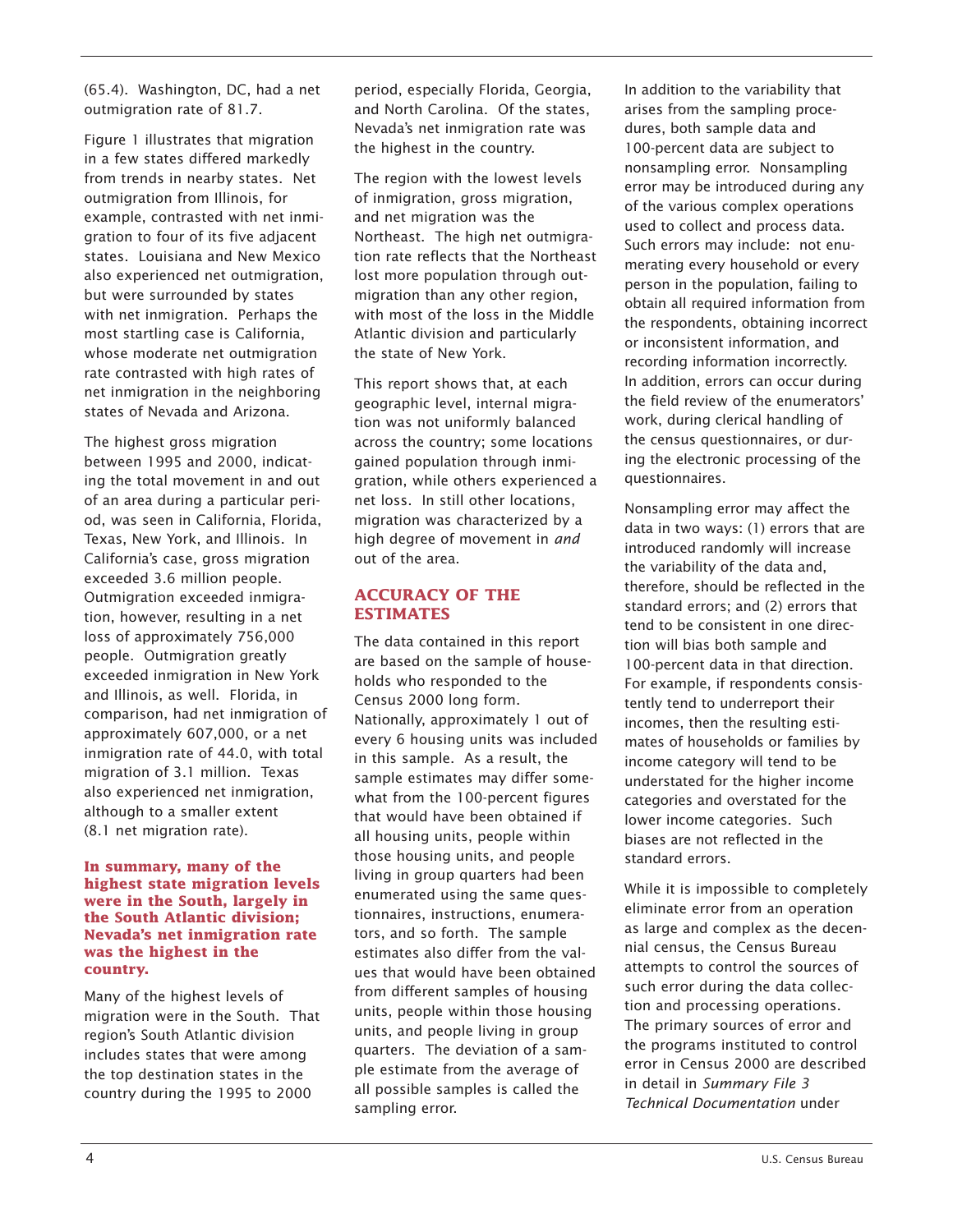